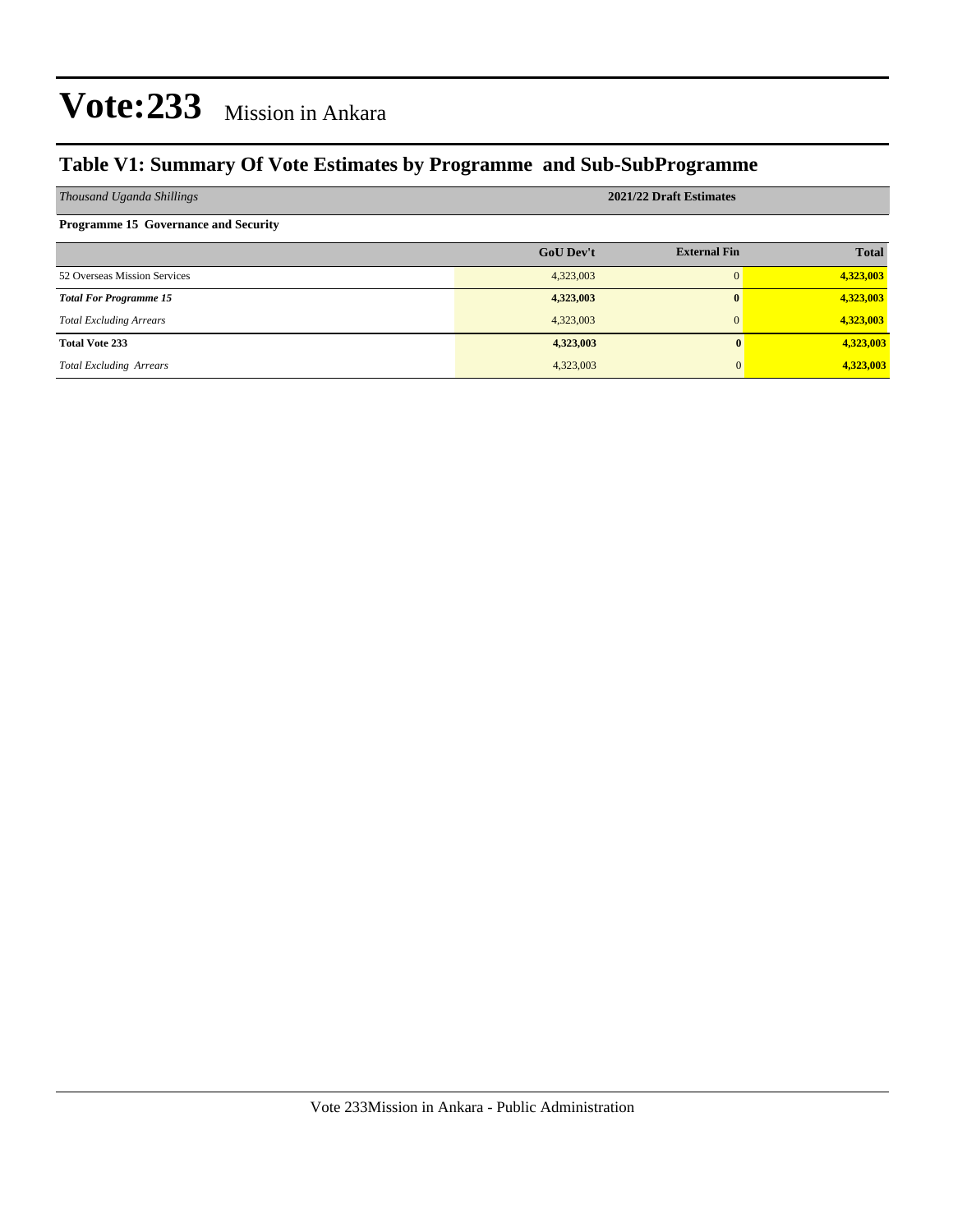#### **Table V2: Summary Of Vote Estimates by Sub-SubProgramme,Department and Project**

| Thousand Uganda Shillings                                               |             | 2020/21 Approved Budget |                |              | 2021/22 Draft Estimates |                     |              |
|-------------------------------------------------------------------------|-------------|-------------------------|----------------|--------------|-------------------------|---------------------|--------------|
| <b>Sub-SubProgramme 52 Overseas Mission Services</b>                    |             |                         |                |              |                         |                     |              |
| <b>Recurrent Budget Estimates</b>                                       | <b>Wage</b> | <b>Non-Wage</b>         | <b>AIA</b>     | <b>Total</b> | <b>Wage</b>             | <b>Non-Wage</b>     | <b>Total</b> |
| 01 Headquarters Ankara                                                  | 694.896     | 3,628,107               | $\mathbf{0}$   | 4,323,003    | 694,896                 | 3,628,107           | 4,323,003    |
| <b>Total Recurrent Budget Estimates for Sub-</b><br><b>SubProgramme</b> | 694.896     | 3,628,107               | $\bf{0}$       | 4,323,003    | 694,896                 | 3,628,107           | 4,323,003    |
|                                                                         | GoU         | <b>External Fin</b>     | <b>AIA</b>     | <b>Total</b> | GoU                     | <b>External Fin</b> | <b>Total</b> |
| <b>Total For Sub-SubProgramme 52</b>                                    | 4,323,003   | $\bf{0}$                | $\bf{0}$       | 4,323,003    | 4,323,003               | $\bf{0}$            | 4,323,003    |
| <b>Total Excluding Arrears</b>                                          | 4,323,003   | 0                       | $\overline{0}$ | 4,323,003    | 4,323,003               | $\mathbf{0}$        | 4,323,003    |
| <b>Total Vote 233</b>                                                   | 4,323,003   | $\bf{0}$                | $\bf{0}$       | 4,323,003    | 4,323,003               | $\mathbf{0}$        | 4,323,003    |
| <b>Total Excluding Arrears</b>                                          | 4,323,003   | $\overline{0}$          | $\mathbf{0}$   | 4,323,003    | 4,323,003               | $\mathbf{0}$        | 4,323,003    |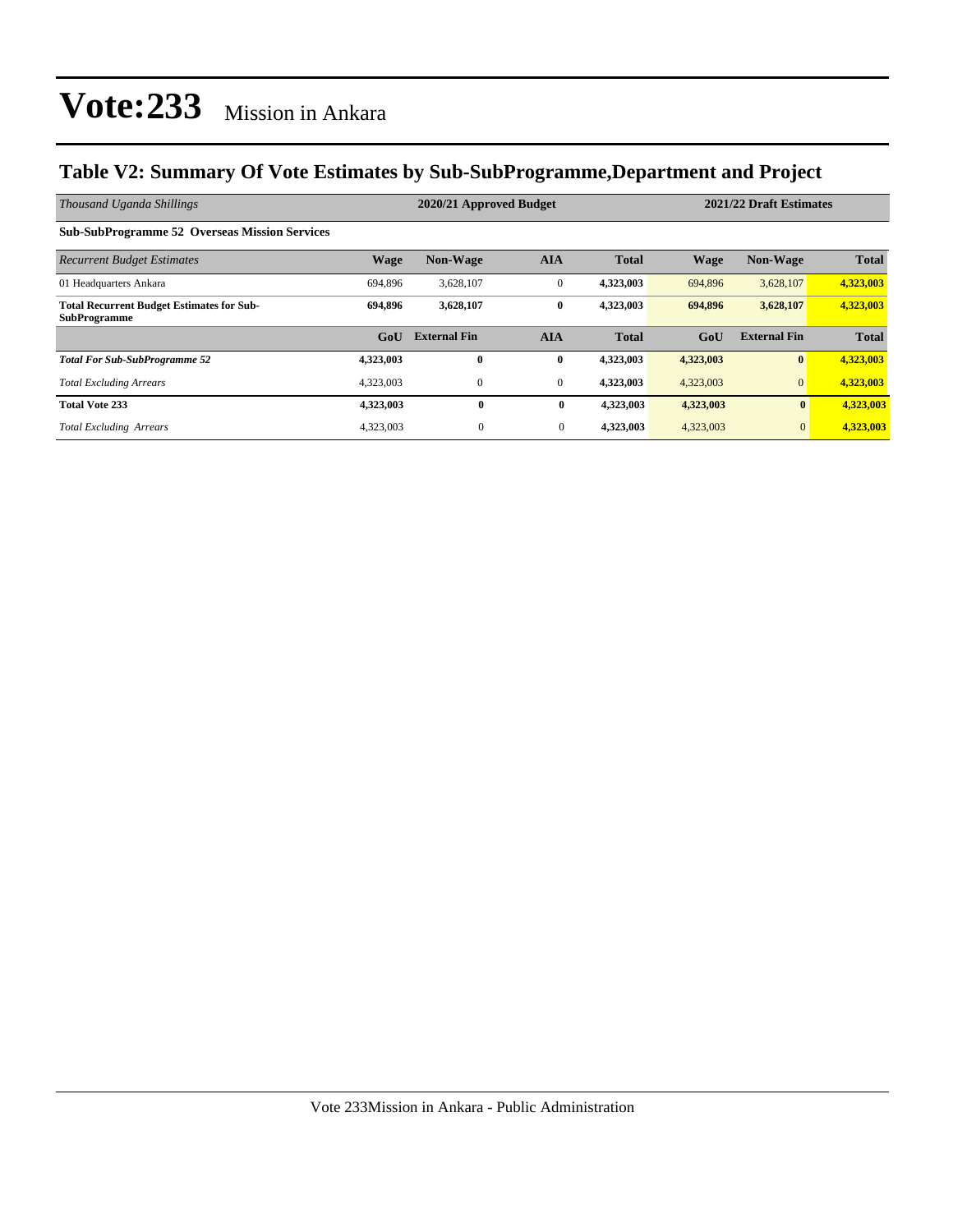#### **Table V3: Summary Vote Estimates by Item**

| Thousand Uganda Shillings                                   | 2020/21 Approved Budget |                     |                  |              | 2021/22 Draft Estimates |                     |              |  |
|-------------------------------------------------------------|-------------------------|---------------------|------------------|--------------|-------------------------|---------------------|--------------|--|
|                                                             | GoU                     | <b>External Fin</b> | AIA              | <b>Total</b> | GoU                     | <b>External Fin</b> | <b>Total</b> |  |
| <b>Employees, Goods and Services (Outputs Provided)</b>     | 4,323,003               | $\bf{0}$            | $\bf{0}$         | 4,323,003    | 4,323,003               | $\pmb{0}$           | 4,323,003    |  |
| 211103 Allowances (Inc. Casuals, Temporary)                 | 1,909,251               | $\bf{0}$            | $\bf{0}$         | 1,909,251    | 1,854,247               | $\bf{0}$            | 1,854,247    |  |
| 211105 Missions staff salaries                              | 694,896                 | $\bf{0}$            | $\bf{0}$         | 694,896      | 694,896                 | $\bf{0}$            | 694,896      |  |
| 212101 Social Security Contributions                        | 120,000                 | $\bf{0}$            | $\bf{0}$         | 120,000      | 120,000                 | $\bf{0}$            | 120,000      |  |
| 213001 Medical expenses (To employees)                      | 142,000                 | $\bf{0}$            | $\bf{0}$         | 142,000      | 200,004                 | $\bf{0}$            | 200,004      |  |
| 221001 Advertising and Public Relations                     | 70,000                  | $\bf{0}$            | $\bf{0}$         | 70,000       | 70,000                  | $\bf{0}$            | 70,000       |  |
| 221002 Workshops and Seminars                               | 33,000                  | $\bf{0}$            | $\bf{0}$         | 33,000       | 33,000                  | $\bf{0}$            | 33,000       |  |
| 221003 Staff Training                                       | 600                     | $\bf{0}$            | $\bf{0}$         | 600          | 600                     | $\bf{0}$            | 600          |  |
| 221008 Computer supplies and Information Technology<br>(TT) | 5,000                   | $\bf{0}$            | $\bf{0}$         | 5,000        | 5,000                   | $\bf{0}$            | 5,000        |  |
| 221009 Welfare and Entertainment                            | 42,000                  | $\bf{0}$            | $\bf{0}$         | 42,000       | 42,000                  | $\bf{0}$            | 42,000       |  |
| 221011 Printing, Stationery, Photocopying and Binding       | 10,000                  | $\bf{0}$            | $\bf{0}$         | 10,000       | 10,000                  | $\bf{0}$            | 10,000       |  |
| 221014 Bank Charges and other Bank related costs            | 10,000                  | $\bf{0}$            | $\bf{0}$         | 10,000       | 10,000                  | $\bf{0}$            | 10,000       |  |
| 222001 Telecommunications                                   | 23,500                  | $\bf{0}$            | $\bf{0}$         | 23,500       | 23,500                  | $\bf{0}$            | 23,500       |  |
| 222002 Postage and Courier                                  | 2,500                   | $\bf{0}$            | $\bf{0}$         | 2,500        | 2,500                   | $\bf{0}$            | 2,500        |  |
| 223001 Property Expenses                                    | 25,000                  | $\bf{0}$            | $\bf{0}$         | 25,000       | 25,000                  | $\bf{0}$            | 25,000       |  |
| 223003 Rent – (Produced Assets) to private entities         | 723,720                 | $\bf{0}$            | $\bf{0}$         | 723,720      | 720,720                 | $\bf{0}$            | 720,720      |  |
| 223004 Guard and Security services                          | 3,000                   | $\bf{0}$            | $\bf{0}$         | 3,000        | 3,000                   | $\bf{0}$            | 3,000        |  |
| 223005 Electricity                                          | 13,000                  | $\bf{0}$            | $\bf{0}$         | 13,000       | 8,000                   | $\bf{0}$            | 8,000        |  |
| 223006 Water                                                | 5,000                   | $\bf{0}$            | $\bf{0}$         | 5,000        | 5,000                   | $\bf{0}$            | 5,000        |  |
| 223007 Other Utilities- (fuel, gas, firewood, charcoal)     | 36,896                  | $\bf{0}$            | $\bf{0}$         | 36,896       | 36,896                  | $\bf{0}$            | 36,896       |  |
| 226001 Insurances                                           | 17,000                  | $\bf{0}$            | $\bf{0}$         | 17,000       | 17,000                  | $\bf{0}$            | 17,000       |  |
| 227001 Travel inland                                        | 166,620                 | $\bf{0}$            | $\bf{0}$         | 166,620      | 168,120                 | $\bf{0}$            | 168,120      |  |
| 227002 Travel abroad                                        | 169,620                 | $\bf{0}$            | $\bf{0}$         | 169,620      | 171,120                 | $\mathbf{0}$        | 171,120      |  |
| 227003 Carriage, Haulage, Freight and transport hire        | 25,400                  | $\bf{0}$            | $\bf{0}$         | 25,400       | 27,400                  | $\bf{0}$            | 27,400       |  |
| 227004 Fuel, Lubricants and Oils                            | 35,000                  | $\bf{0}$            | $\bf{0}$         | 35,000       | 35,000                  | $\bf{0}$            | 35,000       |  |
| 228004 Maintenance - Other                                  | 40,000                  | $\bf{0}$            | $\bf{0}$         | 40,000       | 40,000                  | $\bf{0}$            | 40,000       |  |
| <b>Grand Total Vote 233</b>                                 | 4,323,003               | $\bf{0}$            | $\bf{0}$         | 4,323,003    | 4,323,003               | $\bf{0}$            | 4,323,003    |  |
| <b>Total Excluding Arrears</b>                              | 4,323,003               | $\boldsymbol{0}$    | $\boldsymbol{0}$ | 4,323,003    | 4,323,003               | $\mathbf{0}$        | 4,323,003    |  |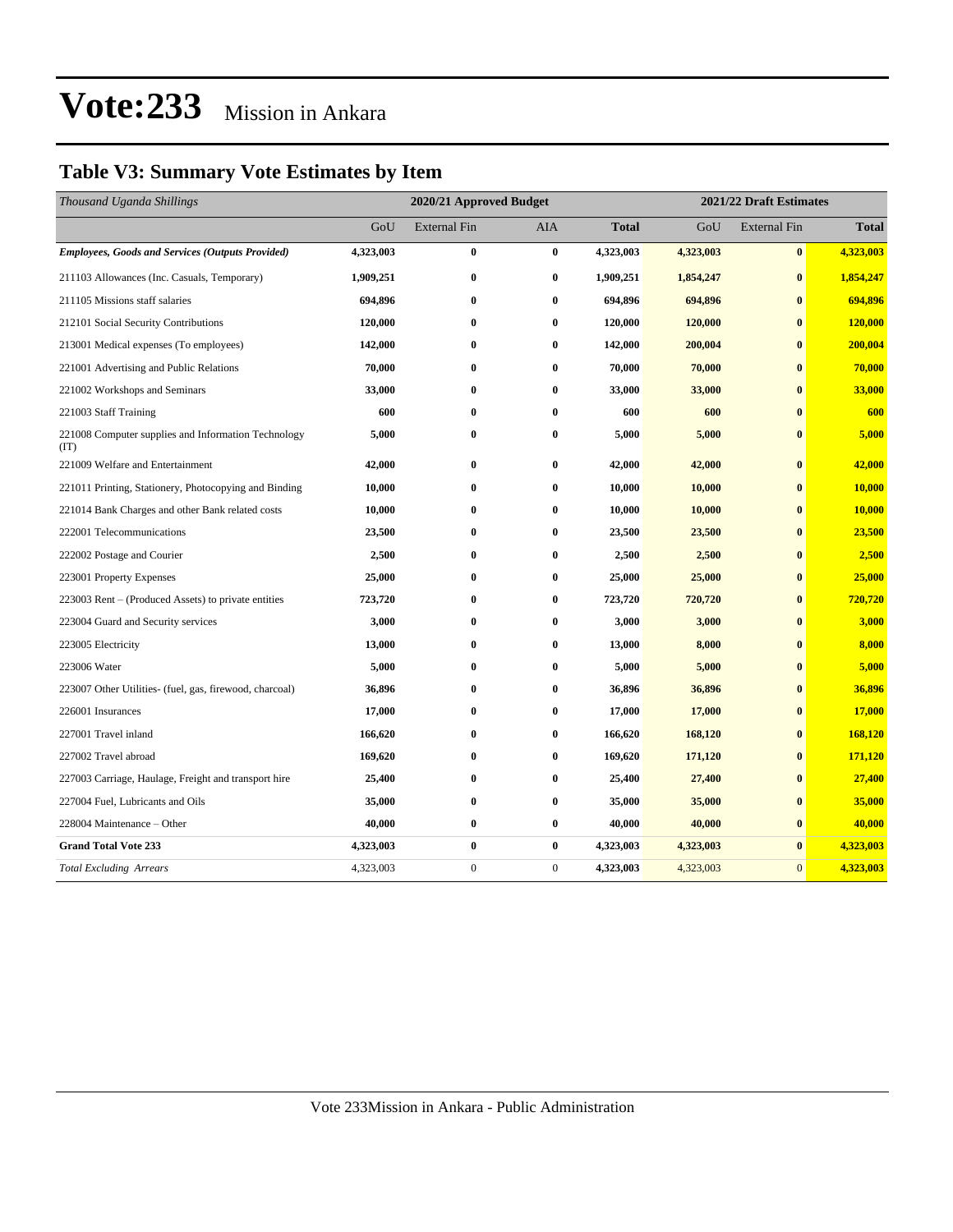#### **Table V4: Detailed Estimates by Sub-SubProgramme, Department,Project and Output and Item**

*Sub-SubProgrammme 52 Overseas Mission Services*

*Recurrent Budget Estimates*

#### **Department 01 Headquarters Ankara**

| Thousand Uganda Shillings                                |                  | 2020/21 Approved Budget |                  | 2021/22 Draft Estimates |                       |              |              |
|----------------------------------------------------------|------------------|-------------------------|------------------|-------------------------|-----------------------|--------------|--------------|
| <b>Outputs Provided</b>                                  | Wage             | Non Wage                | AIA              | <b>Total</b>            | Wage                  | Non Wage     | <b>Total</b> |
| <b>Budget Output 165201 Cooperation frameworks</b>       |                  |                         |                  |                         |                       |              |              |
| 211103 Allowances (Inc. Casuals, Temporary)              | $\boldsymbol{0}$ | 1,723,164               | $\boldsymbol{0}$ | 1,723,164               | $\mathbf{0}$          | 1,571,920    | 1,571,920    |
| 211105 Missions staff salaries                           | 694,896          | $\overline{0}$          | $\mathbf{0}$     | 694,896                 | 694,896               | $\mathbf{0}$ | 694,896      |
| 212101 Social Security Contributions                     | $\overline{0}$   | 120,000                 | $\mathbf{0}$     | 120,000                 | $\mathbf{0}$          | 120,000      | 120,000      |
| 213001 Medical expenses (To employees)                   | $\boldsymbol{0}$ | 142,000                 | $\mathbf{0}$     | 142,000                 | $\mathbf{0}$          | 200,004      | 200,004      |
| 221001 Advertising and Public Relations                  | $\overline{0}$   | 70,000                  | $\boldsymbol{0}$ | 70,000                  | $\mathbf{0}$          | 70,000       | 70,000       |
| 221002 Workshops and Seminars                            | $\boldsymbol{0}$ | 33,000                  | $\boldsymbol{0}$ | 33,000                  | $\mathbf{0}$          | 33,000       | 33,000       |
| 221003 Staff Training                                    | $\boldsymbol{0}$ | 600                     | $\boldsymbol{0}$ | 600                     | $\mathbf{0}$          | 600          | 600          |
| 221008 Computer supplies and Information Technology (IT) | $\boldsymbol{0}$ | 5,000                   | $\boldsymbol{0}$ | 5,000                   | $\mathbf{0}$          | 5,000        | 5,000        |
| 221009 Welfare and Entertainment                         | $\mathbf{0}$     | 27,000                  | $\boldsymbol{0}$ | 27,000                  | $\mathbf{0}$          | 27,000       | 27,000       |
| 221011 Printing, Stationery, Photocopying and Binding    | $\boldsymbol{0}$ | 10,000                  | $\boldsymbol{0}$ | 10,000                  | $\mathbf{0}$          | 10,000       | 10,000       |
| 221014 Bank Charges and other Bank related costs         | $\boldsymbol{0}$ | 10,000                  | $\boldsymbol{0}$ | 10,000                  | $\mathbf{0}$          | 10,000       | 10,000       |
| 222001 Telecommunications                                | $\boldsymbol{0}$ | 17,000                  | $\boldsymbol{0}$ | 17,000                  | $\mathbf{0}$          | 17,000       | 17,000       |
| 222002 Postage and Courier                               | $\boldsymbol{0}$ | 2,500                   | $\boldsymbol{0}$ | 2,500                   | $\mathbf{0}$          | 2,500        | 2,500        |
| 223001 Property Expenses                                 | $\boldsymbol{0}$ | 25,000                  | $\mathbf{0}$     | 25,000                  | $\mathbf{0}$          | 25,000       | 25,000       |
| 223003 Rent – (Produced Assets) to private entities      | $\boldsymbol{0}$ | 457,320                 | $\boldsymbol{0}$ | 457,320                 | $\boldsymbol{0}$      | 550,560      | 550,560      |
| 223004 Guard and Security services                       | $\boldsymbol{0}$ | 3,000                   | $\boldsymbol{0}$ | 3,000                   | $\boldsymbol{0}$      | 3,000        | 3,000        |
| 223005 Electricity                                       | $\mathbf{0}$     | 13,000                  | $\boldsymbol{0}$ | 13,000                  | $\mathbf{0}$          | 8,000        | 8,000        |
| 223006 Water                                             | $\boldsymbol{0}$ | 5,000                   | $\boldsymbol{0}$ | 5,000                   | $\boldsymbol{0}$      | 5,000        | 5,000        |
| 223007 Other Utilities- (fuel, gas, firewood, charcoal)  | $\boldsymbol{0}$ | 36,896                  | $\boldsymbol{0}$ | 36,896                  | $\mathbf{0}$          | 36,896       | 36,896       |
| 226001 Insurances                                        | $\boldsymbol{0}$ | 17,000                  | $\boldsymbol{0}$ | 17,000                  | $\mathbf{0}$          | 17,000       | 17,000       |
| 227001 Travel inland                                     | $\boldsymbol{0}$ | 166,620                 | $\boldsymbol{0}$ | 166,620                 | $\mathbf{0}$          | 168,120      | 168,120      |
| 227002 Travel abroad                                     | $\overline{0}$   | 169,620                 | $\mathbf{0}$     | 169,620                 | $\mathbf{0}$          | 171,120      | 171,120      |
| 227003 Carriage, Haulage, Freight and transport hire     | $\boldsymbol{0}$ | 25,400                  | $\mathbf{0}$     | 25,400                  | $\mathbf{0}$          | 27,400       | 27,400       |
| 227004 Fuel, Lubricants and Oils                         | $\boldsymbol{0}$ | 35,000                  | $\boldsymbol{0}$ | 35,000                  | $\boldsymbol{0}$      | 35,000       | 35,000       |
| 228004 Maintenance - Other                               | $\boldsymbol{0}$ | 40,000                  | $\boldsymbol{0}$ | 40,000                  | $\mathbf{0}$          | 40,000       | 40,000       |
| <b>Total Cost of Budget Output 01</b>                    | 694,896          | 3,154,120               | 0                | 3,849,016               | 694,896               | 3,154,120    | 3,849,016    |
| <b>Budget Output 165202 Consulars services</b>           |                  |                         |                  |                         |                       |              |              |
| 211103 Allowances (Inc. Casuals, Temporary)              | $\boldsymbol{0}$ | 35,521                  | $\boldsymbol{0}$ | 35,521                  | $\mathbf{0}$          | 135,521      | 135,521      |
| 222001 Telecommunications                                | $\boldsymbol{0}$ | 4,000                   | $\mathbf{0}$     | 4,000                   | $\mathbf{0}$          | 4,000        | 4,000        |
| 223003 Rent – (Produced Assets) to private entities      | $\boldsymbol{0}$ | 200,000                 | $\mathbf{0}$     | 200,000                 | $\boldsymbol{0}$      | 100,000      | 100,000      |
| <b>Total Cost of Budget Output 02</b>                    | 0                | 239,521                 | 0                | 239,521                 | $\boldsymbol{\theta}$ | 239,521      | 239,521      |
|                                                          |                  |                         |                  |                         |                       |              |              |

Vote 233Mission in Ankara - Public Administration